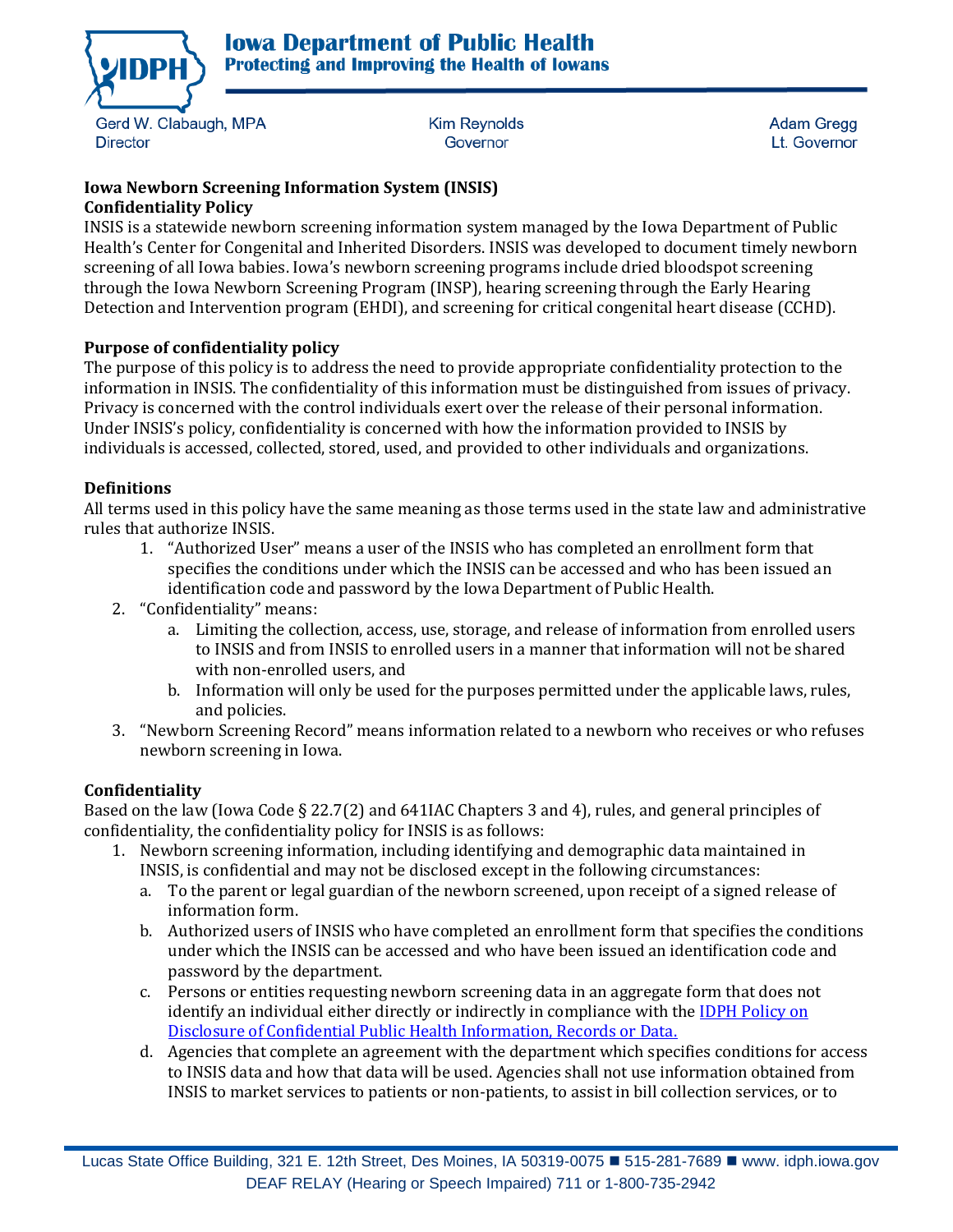locate or identify patients or non-patients for any purposes other than those expressly provided in Iowa Administrative Code 641IAC4.

- e. A representative of a state or federal agency, or entity bound by that state or federal agency, to the extent that the information is necessary to perform a legally authorized function of that agency or the department. The state or federal agency is subject to confidentiality regulations that are the same as or more stringent than those in the state of Iowa. State or federal agencies shall not use information obtained from the INSIS to market services to patients or nonpatients, to assist in bill collection services, or to locate or identify patients or non-patients for any purposes other than those expressly provided in this rule.
- 3. Code of Fair Information Practices

The principles in the Code of Fair Information Practices will be applied to INSIS. This means:

- a. The existence of INSIS and its purposes will be made known to all patients, including parents or guardians as applicable;
- b. Patients, including parents or guardians as applicable, will be informed about what information is maintained in INSIS and how that information is used;
- c. Patients, including parents or guardians as applicable, may review records in INSIS;
- d. INSIS will assure the reliability of the information it creates, maintains, uses, or disseminates and will take precautions to prevent the misuse of the information it creates, maintains, uses, or disseminates.
- 4. Authorized users

Only authorized users of INSIS may provide information to or receive information from INSIS. Information from the newborn screening record may only be shared as follows:

- a. With other authorized users
- b. The parent or guardian of an infant or child or the adult individual for whom the report is made.
- c. A primary health care provider, birthing facility, or submitting laboratory.
- d. A representative of a state or federal agency, to the extent that the information is necessary to perform a legally authorized function of that agency or the department. The state or federal agency will be subject to confidentiality regulations which are the same as or more stringent than those in the state of Iowa.
- e. A researcher, upon documentation of parental consent obtained by the researcher, and only to the extent that the information is necessary to perform research authorized by the department.

5. Information from the newborn screening record may only be used by authorized users to contact parents of minor children for the purposes of informing the primary care provider, early intervention service providers, audiologists or ENT providers, or the newborn's parent or guardian to recommend follow-up care and resources for the newborn. This information may be accessible for entry and updates via the INSIS user interface for health care providers and their staff to ensure accurate data captures. However, use of this information is restricted to the purposes outlined in this policy.

- 6. No information from INSIS will be made available to any party who is not an authorized user except as provided in item 4.
- 7. All authorized users are required to complete an Individual User Agreement and to read and abide by this confidentiality policy.
- 8. All authorized users may receive information from INSIS unless otherwise specified in the agreement between the authorized user and INSIS.
- 9. No information from INSIS may be provided to any other party except as required by law.
- 10. The INSIS database will maintain an audit trail for all information received from or released from INSIS.
- 11. The Iowa Department of Public Health shall seek appropriate penalties for any misuse of information in INSIS by any authorized user or any other party, including federal civil penalties as defined in HIPAA rules (Federal Register/Vol. 68, No. 74/Thursday April 17, 2003/Rules and Regulations).
- 12. Any paper copy of information from INSIS will be shredded before disposal.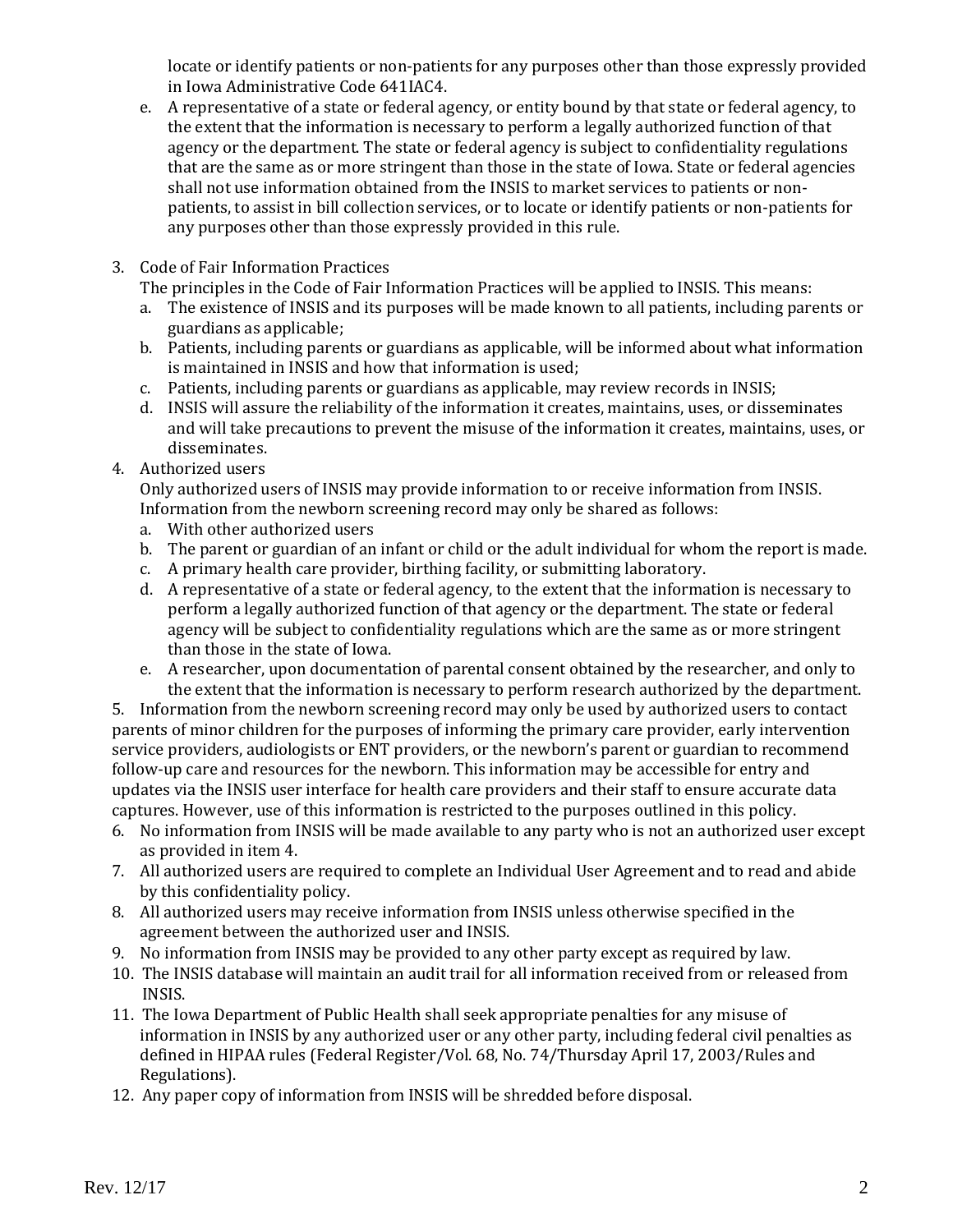### **Requests for information**

Requests for information from INSIS will be handled in accordance with Policy #002 of the Center for Congenital and Inherited Disorders –Release of Data Policy and Procedure.

### **Data retention and disposal**

INSIS is in compliance with the State Records Commission as all data is entered and maintained in electronic form for the life of the INSIS. Monthly, the full INSIS database is backed up and archived to tape. Monthly archive backups are maintained for one year.

# **Voluntary Opt-Out**

In any circumstance where a parent or guardian specifically requests that information on their child be removed from INSIS or an adult over the age of 18 requests their information be removed, the record will be sealed. Such requests must be in writing, and should be sent to the attention of the Executive Officer of the Center for Congenital and Inherited Disorders.

Executive Officer Center for Congenital and Inherited Disorders Iowa Department of Public Health 321 East 12th Street Des Moines, IA 50319-0075

# **Prohibited Transfer of Data or Secondary Use of INSIS data**

Authorized users are not permitted to transfer data, either in paper or electronic form, to non-authorized users. Non-authorized users include, but are not limited to, software vendors, contractors, and quality improvement organizations. Potential users should be considered non-enrolled unless specifically approved in writing by the Iowa Department of Public Health in advance of data transfer.

### **Research using INSIS data**

The Iowa Department of Public Health must approve requests for information from INSIS for research. Requests for INSIS data for research can made to the Executive Officer of the Center for Congenital and Inherited Disorders.

Executive Officer Center for Congenital and Inherited Disorders Iowa Department of Public Health 321 East 12th Street Des Moines, IA 50319-0075

### **Penalties**

The Iowa Department of Public Health shall seek appropriate penalties for any misuse of information in INSIS by any enrolled user or any other party, including federal civil penalties under HIPAA rules (Federal Register/Vol. 68, No. 74/Thursday April 17, 2003/Rules and Regulations) and enforcement under state law as appropriate.

### **Review of confidentiality policy**

This policy shall be reviewed and revised as needed, but not less than annually.